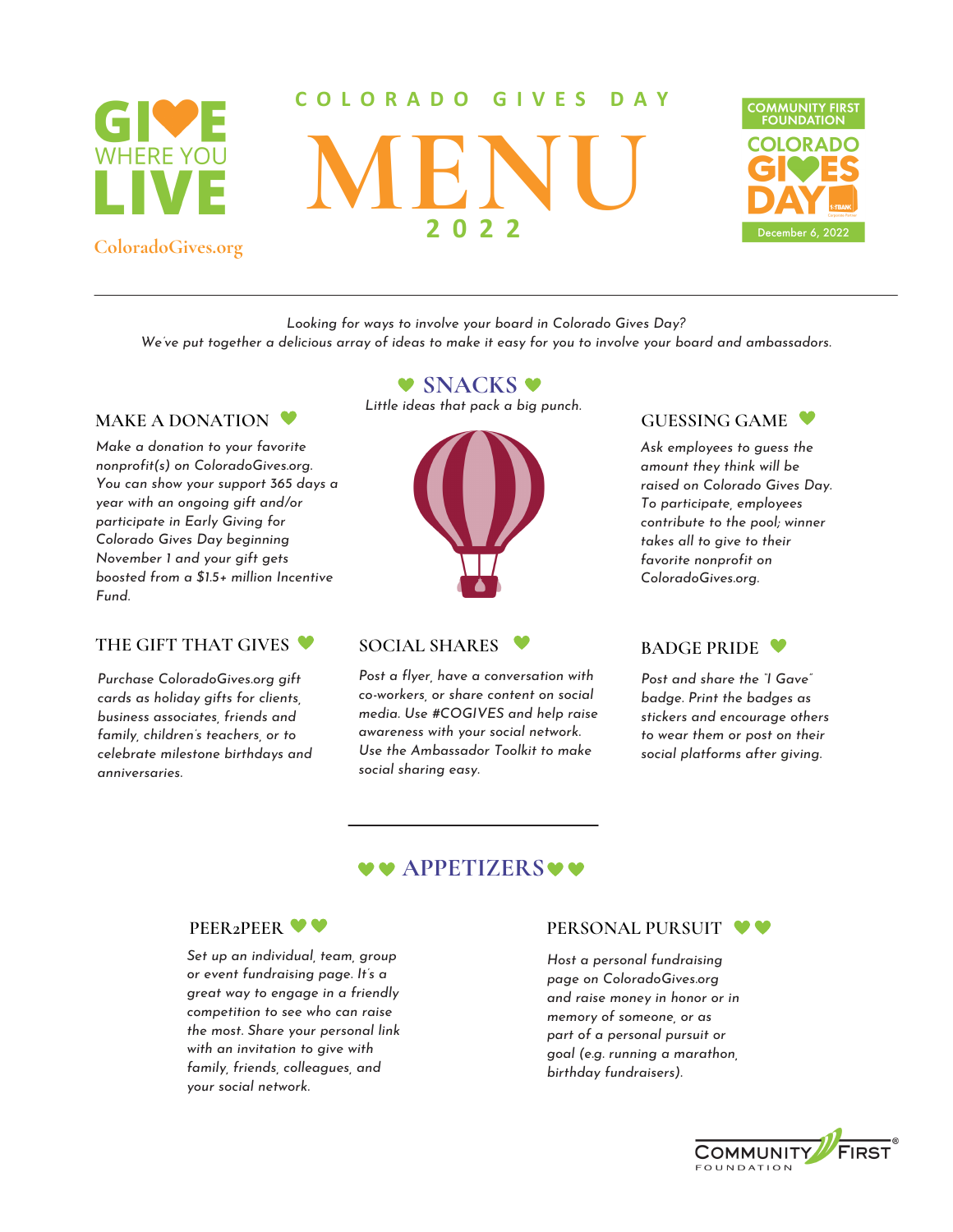# **E N TRE E S**

*Big ideas that are easy to implement.*

#### **DONOR-ADVISED FUND GRANT**

*Recommend a grant from your [donor-advised](https://communityfirstfoundation.org/donor-advised-funds-connect-with-nonprofits/) fund to a nonprofit participating in Colorado Gives Day. Enjoy this this tasty treat even if your donor-advised fund is held with another community foundation, or Fidelity or Schwab.*

#### **GIVING VIDEO**

*Make a short video and share on your Instagram, Facebook, TikTok or wherever your friends may be watching! Tell your giving story – who are you supporting and why?*

# **GIVING PARTY**

*Host a giving day party to bolster employee engagement and corporate giving, and donate on ColoradoGives.org. Their donations will be boosted by the Incentive Fund, amplifying the amount of every donation made. Set up laptops or iPads in the lunchroom and celebrate with a donation party.*

#### **TEAM GIVING**

*Use the Group Giving tool on ColoradoGives.org and join friends to support charitable causes. You'll get a central page where members of your group can easily find and make donations, and you can even set up matching grants to help drive donations! Choose a theme, set a goal and go for it!*

**VVV** 

# Making Good **Happen**



*Encourage your employer to sponsor the [Colorado](https://www.coloradogives.org/incentive) Gives Day Incentive Fund. You can sponsor the Incentive Fund as an individual, too!*

# **TRIVIA**  $\blacktriangledown$

*Invite others to join you for a game of Colorado Gives Day Trivia, hosted by FirstBank. Two players a day for one week win and receive \$1,000 for their favorite nonprofit. (10 prizes of \$1,000 each)*

# TEAM COMPETITION  $\bullet \bullet$

*Have a competitive streak? Use it to challenge other board members, colleagues or friends. Or create a challenge between departments for reaching the largest number of nonprofits supported (minimum donation is \$5) or largest dollar amount donated. The winning department is treated to a free lunch from your business. Set up individual fundraising pages then compete to see who raises the most. Bragging rights included.*

# **EARLY GIVING**  $\bullet \bullet \bullet$

*Early Giving begins November 1 and continues through Colorado Gives Day. All donations received during this time count toward your Colorado Gives Day total and the Incentive Fund.*